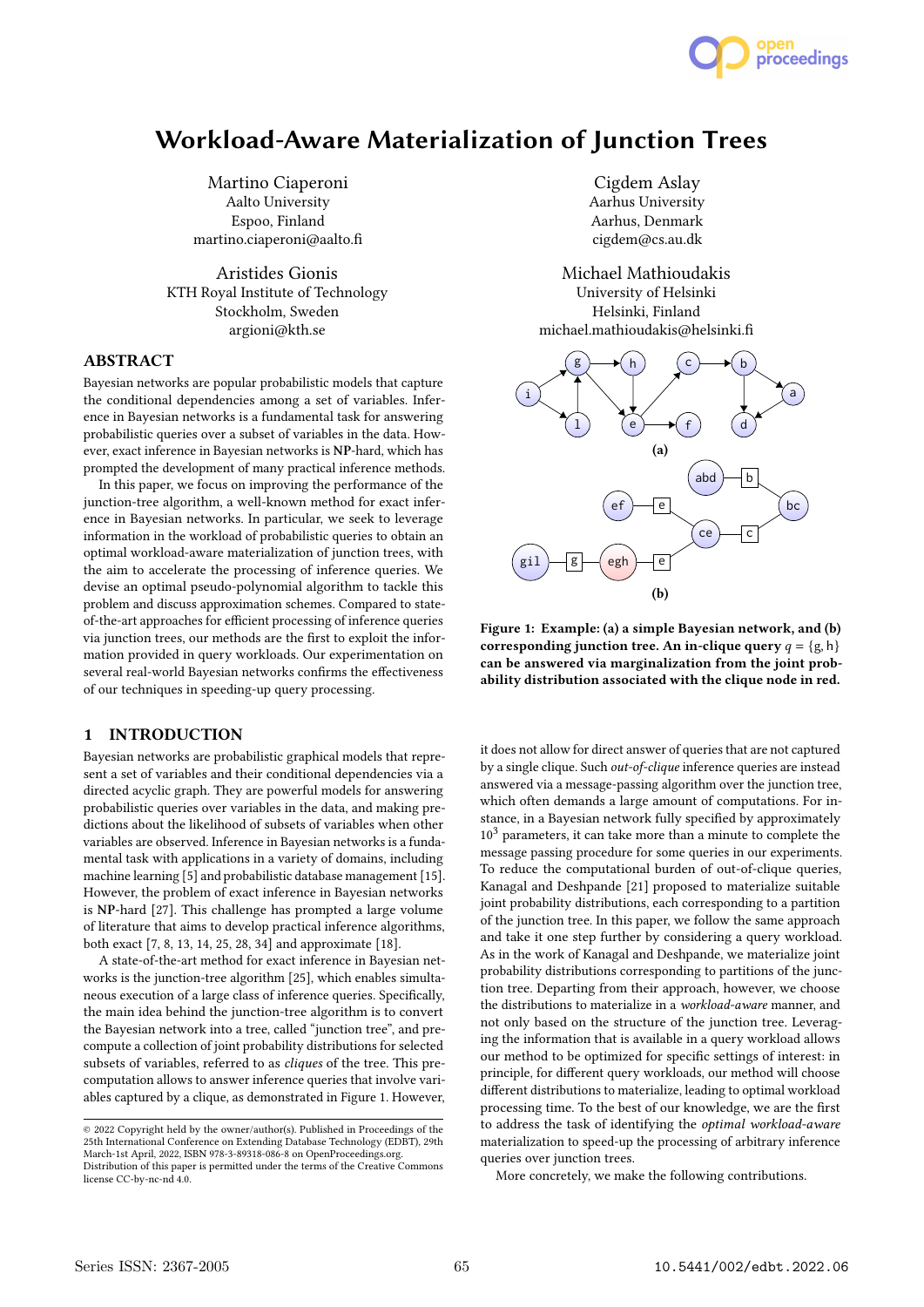- We define the problem of workload-aware materialization of junction trees as a novel optimization problem (Section 3). The general problem of optimally materializing multiple shortcut potentials given a space budget (MOSP) uses, as a subtask, the problem of materializing a single optimal shortcut potential (SOSP). Thus, we define and solve this simpler problem first as a special case, before discussing the general case.
- We prove that both problems are NP-hard (Section 4.1).
- We propose PEANUT (Sections 4.2–4.5), a method to optimize query processing based on junction trees through materialization. The offline component of PEANUT utilizes pseudopolynomial dynamic-programming algorithms to find the optimal materialization for a given workload and under a budget constraint. The online component of PEANUT identifies the materialized distributions to exploit during the processing of a query, translating to reduced message-passing cost, and hence, improved query-answering time.
- In addition to the pseudo-polynomial algorithms, we provide an approximate strongly-polynomial algorithm (Section 4.4) to improve the efficiency of the offline component of PEANUT.
- Our optimal workload-aware materialization algorithm selects disjoint shortcut potentials. This constraint makes the problem tractable, but in practice, it leads to solutions that do not fully utilize the available space. To overcome this limitation, we also propose PEANUT+ (Section 4.6), which, based on a simple but effective greedy heuristic, permits overlapping shortcut potentials to be materialized, and leads to better utilization of the available budget. PEANUT+ is the best performing method in practice, and the method of choice.
- We evaluate PEANUT and PEANUT+ empirically over commonly-used benchmarks (Section 5) and show that the proposed materialization, for large enough budget, can save on average between 20% and 40% of query-processing cost, while typically offering an improvement of two orders of magnitude over the previous work of Kanagal and Deshpande [21].

## 2 RELATED WORK

Recent years have witnessed an increasing amount of uncertain and correlated data generated in a variety of application areas. Uncertain data are collected into probabilistic databases, which can be efficiently represented as probabilistic graphical models [15]. Thus, the problem of querying large probabilistic databases can be formulated as an inference problem in probabilistic graphical models. Although the junction tree algorithm and our materialization can be used for inference on different graphical models, such as Markov random fields, in this work we restrict our attention to Bayesian networks, which are also useful in a variety of tasks beyond querying probabilistic databases. For instance, Getoor et al. [16] resort to Bayesian networks to provide selectivity estimates for typical relational queries. Lately, significant progress has been made towards exploring the connection between data management and graphical models. Khamis et al. [1, 22] propose FAQ, a unifying framework for a class of problems sharing the same algebraic structure, which encompasses the processing of the queries considered in our work. Khamis et al. develop a dynamic programming algorithm for the general FAQ problem and introduce a notion of FAQ-width to characterize its complexity. In 2019, Schleich et al. [31] propose LMFAO, an in-memory optimized execution engine for multiple queries over a relational database modelled as a junction

tree. LMFAO identifies, for each query, the direction of the message passing which leads to the lowest computational cost. A similar optimization will be investigated for PEANUT in future work. Nevertheless, their work does not consider materialization of additional probability distributions not directly captured by the junction tree structure, which is the focus of our work. The conceptually simplest algorithm for exact inference over Bayesian networks is variable elimination [34, 35]. In our recent work, we have developed workload-aware materialization techniques for the variable-elimination inference method [4]. Execution of variable elimination typically involves the computation of marginal-distribution tables, which have to be re-computed every time inference is performed. The junction-tree algorithm [19, 25], closely intertwined with variable elimination, attempts to turn this observation into its advantage by precomputing and materializing several distributions for different subsets of variables. The advantage of such precomputation is that, if an inference query involves only variables within a materialized distribution, as it is the case for all single-variable queries, then the query can be answered directly via marginalization from that distribution. It should be noted that, although the junction-tree algorithm allows to perform inference on arbitrary Bayesian networks, if no restriction is posed to the tree structure, inference may become infeasible. In particular, the feasibility of the method depends on the junction-tree treewidth, which is defined as the maximum number of variables in a materialized distribution minus 1. For inference queries that cannot be directly answered from the tree through marginalization, a message-passing algorithm needs to be performed, which may be extremely computationally expensive. To alleviate this issue, Kanagal and Deshpande [21] propose a disk-based hierarchical index structure for the junction tree. They also find that, by precomputing and materializing additional joint probability distributions, it is possible to prune a considerable amount of computations at query time. Our approach also relies on extending the materialization of the junction tree, but in a workload-aware manner.

Finally, note that our approach is based on a dynamic-programming optimization framework. The general idea of framing the selection of a materialization as an optimization problem to be tackled by means of algorithmic techniques was first introduced by Chaudhuri et al. [6].

### 3 PROBLEM FORMULATION

In this section, we formally define the optimization problems we study. To make the paper self-contained and introduce the necessary notation, we begin with a brief overview of the junction-tree algorithm in Section 3.1. For a more elaborate presentation of the junction-tree algorithm, we refer the reader to the classic papers of Jensen et al. [19] and Lauritzen and Spiegelhalter [25]. After describing the junction-tree algorithm, we proceed with the formal definition of the optimization problems in Section 3.2

### 3.1 Background on junction trees

The junction-tree algorithm performs exact inference on Bayesian networks using the junction tree data structure. In what follows, we provide a brief description of Bayesian networks, the junctiontree structure, and the junction-tree inference algorithm.

Bayesian networks. Bayesian networks are probabilistic graphical models that represent the joint distribution of a set of variables. More formally, a Bayesian network  $N$  is a directed acyclic graph, where nodes represent variables and directed edges represent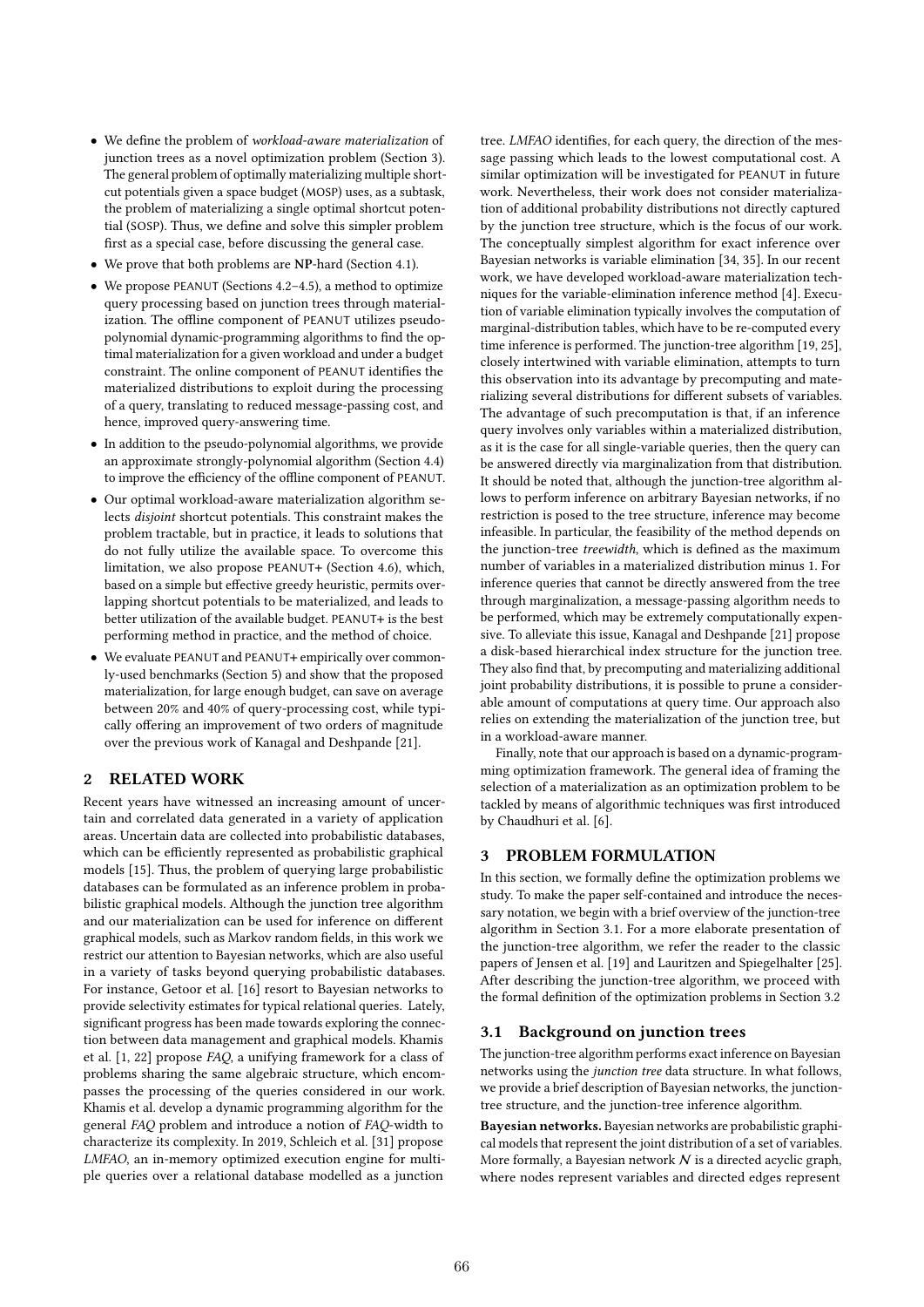

Figure 2: Example: message passing to answer out-of-clique query  $q = \{b, i, f\}$ , In (a), no materialization is used. In (b), the subtree  $T_S$  associated with a shortcut potential S is coloured in grey. In (c), materialization of S is used.

variable dependencies. A Bayesian network allows to express the joint probability of all variables as a product of a finite number of factors, so that each factor corresponds to the conditional probability of a variable given the value of its parents.

In our presentation, we assume that all variables are categorical. In practice, numerical variables can be handled as categorical via discretization into categorical intervals.

**Junction trees.** Given a Bayesian network  $N$  over a set of variables X, a junction tree  $T = (V, E)$  is built from the Bayesian network in five steps: (1) moralization, (2) triangulation, (3) cliquegraph formation, (4) junction-tree extraction, and (5) junctiontree calibration. The result of this procedure is the junction tree of the Bayesian network  $N$ . The nodes of  $T$  are referred to as *clique* nodes and the edges as separators. Each clique node is assigned a set of Bayesian network factors, and their product is used to initialize the clique potential, which is a table mapping each configuration of the associated variables to a non-negative real value. In what follows, we will refer to the variables associated with a clique node  $u$  or a separator  $(u, v)$  as the scope of the clique node or the separator, and we will denote them with  $X_u$  and  $X_{u,v}$ , respectively. In the last step of the junction tree construction, the junction tree  $T$  is *calibrated* via the *Hugin* algorithm [12]. In short, this means that the clique potentials of the junction tree are normalized to coincide with the joint distributions of the related variables. By construction, a junction tree satisfies the running*intersection property*, which states that if  $a \in X_u$  and  $a \in X_v$  for two nodes *u* and *v* in *T*, then  $a \in X_w$  for all nodes *w* that lie on the path from  $u$  to  $v$ , which we denote by  $path_T(u, v)$ . This property is crucial for inference (described later in this section). Moreover, one node  $r \in V$  of the junction tree T is selected and marked as pivot (root), and is the node towards which all messages are sent. The choice of the pivot node affects the order and the size of the set of messages sent to process an inference query. Selecting a pivot node that is optimal for all possible queries is not possible. For our purposes, we consider an arbitrary node to be the pivot. For future work, however, it would be interesting to study the problem of finding the materialization that is optimal across all pivot selections. The junction-tree algorithm is used to answer inference queries on the Bayesian network using the junctiontree structure defined above. An inference query  $q \subseteq X$  is defined by a subset of variables in  $X$  and asks for the joint or conditional probability distribution of the variables appearing in  $q$ . In what follows, we focus only on joint-probability queries, as conditional probabilities can be obtained from the answer to joint-probability

queries. Inference queries can be separated into two types, inclique and out-of-clique queries. In-clique queries correspond to cases where all the variables of the query  $q$  are associated with the same clique node of the junction tree. The junction-tree algorithm answers in-clique queries by directly marginalizing the joint probability of the variables corresponding to the clique node. For example, in Figure 1, the query  $q = \{g, h\}$  is answered by marginalizing the calibrated potential of the clique node egh. Outof-clique queries correspond to cases where not all variables are associated with the same clique node. For out-of-clique queries, a *message-passing* procedure is invoked over a Steiner tree  $T_a$ , the smallest tree that connects all the clique nodes containing the query variables. When performing message passing, we always consider the direction of the messages induced by the pivot  $r$ of *T*. As a consequence, the pivot (root) node  $r_q$  of  $T_q$  (i.e., the clique node towards which all messages are sent) is defined to be the clique node closest to the pivot  $r$  of the junction tree and therefore,  $r_q = r$  if r is contained in the Steiner tree  $T_q$ . Messages are sent towards the pivot  $r_q$  in discrete steps from one node to the next, starting from the leaves of  $T_q$ . The message sent from a given clique node  $u$  to the next is the product of its own potential with the messages it receives from other nodes. Once the pivot  $r_a$ has received messages from all its neighbours in  $T_q$ , it computes the answer to the query  $q$  by summing out all the non-query variables.<sup>1</sup> An example of the described message-passing procedure is given in Figure 2(a). The query variables  $q = \{b, i, f\}$ are not all included in the same clique. Thus, the Steiner tree  $T_q$ that contains the cliques having all the query variables within their scopes (highlighted in red), is extracted. The pivot of both the junction tree and the Steiner tree is bc, and hence the leaves gil and ef begin the message passing. After message  $m_4$ (c, f, i) is sent to the pivot, we have a potential corresponding to the joint probability distribution of variables {b, c, f, i} from which we sum out variable c to obtain the query answer, namely the joint probability distribution of variables b, i and f.

#### 3.2 Problem statement

At a high level, our objective is to minimize the expected running time for queries drawn from the same distribution as of queries in

<sup>&</sup>lt;sup>1</sup>In a practical implementation, an equivalent but more efficient approach is to sum-out variables as soon as possible — i.e., marginalization is performed for each message before it is sent to the next clique node, to compute the marginal distribution only of the variables belonging to the query and the separator over which the message is sent, since all the other variables are redundant and would later be summed out.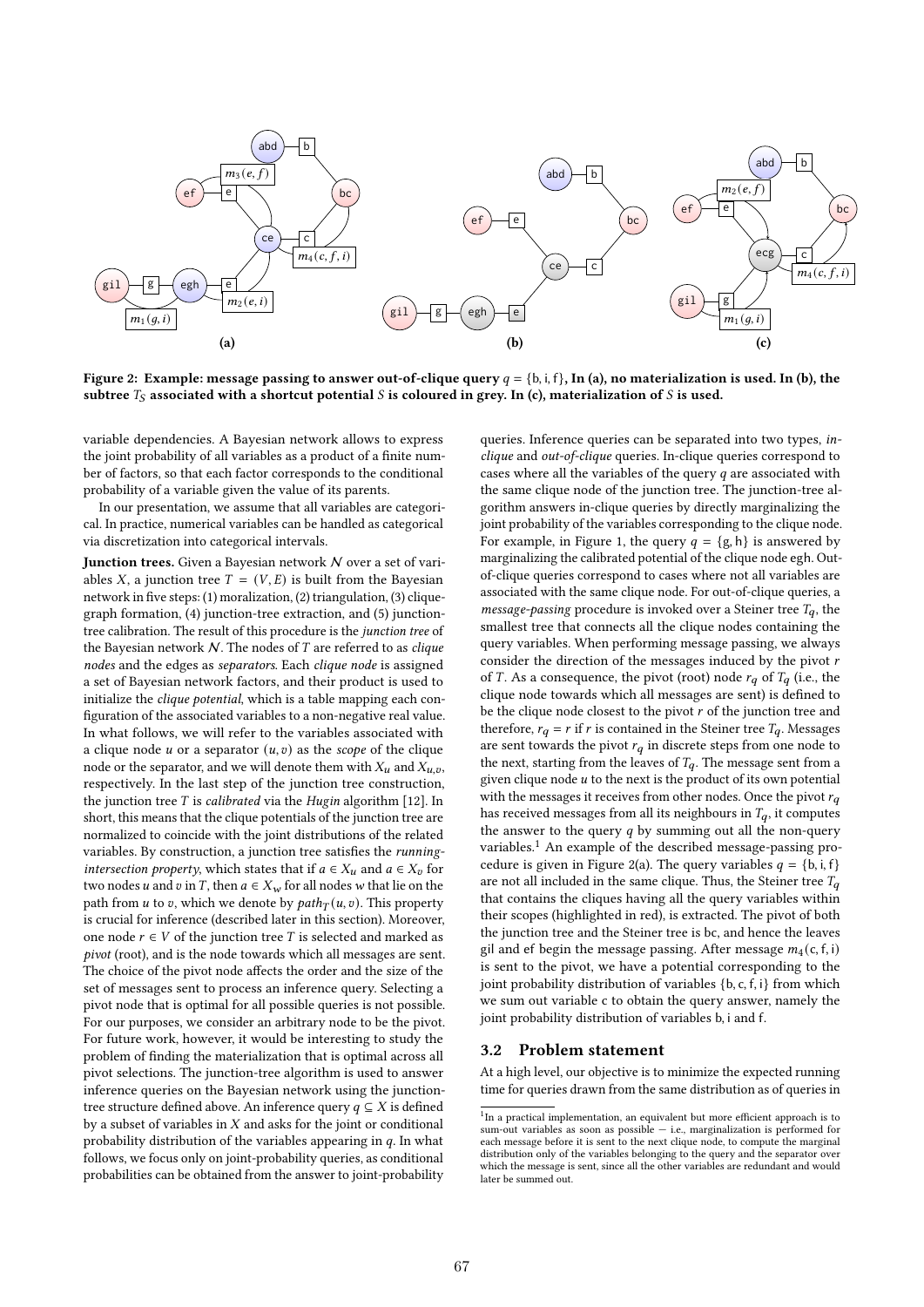a given workload. The approach we take is to materialize shortcut potentials, i.e., additional data structures introduced by Kanagal and Deshpande [21]. Depending on the query, shortcut potentials may be utilized by the junction-tree algorithm to skip part of the computations. Naturally, this approach introduces a trade-off between the benefit in reduced running time, on one hand, and the cost of storing the materialized data structures, on the other. In what follows, we define shortcut potentials, we quantify the cost and benefit of their materialization, and finally, we formally define the optimization problems we consider.

Shortcut potentials. To speed-up out-of-clique query processing in junction trees, Kanagal and Deshpande [21] propose to store certain joint probability distributions, the so-called shortcut potentials, which allow to substantially reduce the amount of computations. A shortcut potential *S* is identified by a subtree  $T_S \subseteq T$ of the junction tree with vertices  $V(S)$  and is defined as the joint distribution of all variables in the scope of those separators that "cut" the subtree  $T<sub>S</sub>$  from the junction tree T. This set of separators is henceforth denoted as  $cut(S)$ . Moreover, as for any other subtree, the pivot (root)  $r<sub>S</sub>$  of  $T<sub>S</sub>$  is defined to be the clique node closest to the pivot r of the junction tree  $T-$  and therefore,  $r_S = r$ if  $r$  is contained in  $V(S)$ . For example, in Figure 2(b), the highlighted shortcut potential is identified by the subtree consisting of clique nodes egh and ce; and defined as the joint distribution of the separator variables c, e, g. Shortcut potentials allow to reduce the size of the Steiner tree  $T_q$  extracted to compute the answer of  $q$ , thus, decreasing the associated message-passing cost. For example, consider the processing of query  $q = \{b, i, f\}$  on the junction tree in Figure 2(a). By utilizing the shortcut potential S that corresponds to the highlighted subtree  $T<sub>S</sub>$  in Figure 2(b), we perform message passing on a smaller but valid Steiner tree and avoid the computation of  $m_2(e, i)$ , as shown in Figure 2(c).

Cost of a shortcut potential. The cost or weight of a shortcut potential captures the amount of storage space it takes when materialized. Formally, we define the cost as the size  $u(S)$  of the probability-distribution table  $S$ . This quantity is given by the product of the cardinalities of all the variables in the shortcutpotential scope  $X<sub>S</sub>$ . The cost is upper bounded by the product of the cardinalities of the variables in the separators  $(u, v) \in cut(S)$ .

Benefit of a shortcut potential. Intuitively, the notion of benefit is meant to capture the expected savings in running time achieved by the materialization of a shortcut potential. For a shortcut potential to have a positive benefit, it has to be useful (i.e., to be possible to utilize it by the junction-tree algorithm) for some queries in the query workload. Therefore, before we quantify the notion of benefit, let us define the notion of usefulness. In plain words, a shortcut potential  $S$  is useful for a query when replacing the nodes of  $V(S)$  with the shortcut potential S allows the junction-tree algorithm to compute the same result for query  $q$  but more efficiently. The precise conditions under which this is possible depend on whether or not the shortcut potential subtree includes the pivot of the Steiner tree, i.e.,  $r_q \in V(S)$ . On the one hand, if  $r_q \in V(S)$ , we need at least a path from the leaves of  $T_q$  to r that passes through a separator in  $cut(S)$ . On the other hand, if  $r_q \notin V(S)$ , we need at least two separators of  $cut(S)$  in the same path between any leaf of  $T_q$  and r. In both cases, moreover, no query variables should be left out of  $T_q$  when  $V(S)$  is replaced with S. Formally, we have the following definition.

Definition 3.1 (Usefulness). Consider a query  $q$  with associated Steiner tree  $T_q$  and a shortcut potential S. We say that S is useful for  $q$  if one of the following conditions holds:

- (i)  $r_q \notin V(S)$  and there are at least two separators  $\{(u, v),\}$  $(w, z)$   $\in$   $cut(S)$  in the path between any leaf of  $T<sub>q</sub>$  and  $r_q$ ;
- (ii) or  $r_q \in V(S)$  and there is at least one separator  $(u, v) \in$  $cut(S)$  in the path between any leaf of  $T_q$  and  $r_q$ ;

and in addition replacing  $V(S)$  in  $T_q$  with S results in a Steiner tree that still contains all the query variables while leading to a lower message-passing cost. We define:

$$
\delta_S(q) = \begin{cases} 1 & \text{if } S \text{ is useful for } q, \\ 0 & \text{otherwise.} \end{cases}
$$

To quantify the benefit of materializing a shortcut potential, we propose a definition of shortcut-potential benefit, which relies on the definition of usefulness. Intuitively, the benefit of a shortcut potential for a query should reflect the amount of message-passing operations in  $T<sub>S</sub>$  that are now avoided thanks to the shortcut potential  $S$ . Such amount can be computed based on the size of the clique potentials and the cardinality of the query variables. This motivates the following definition.

Definition 3.2. The benefit of a shortcut potential  $S$  with respect to a query  $q$  is defined as

$$
B(S,q)=\delta_S(q)\sum_{v\in V(S)}\mu(v)\prod_{w\in X_{T_v}\cap q}\alpha(w),
$$

In the above definition,  $\mu(v)$  denotes the size of the clique potential of a clique node  $v$ ,  $\alpha(w)$  denotes the cardinality of a variable w, and  $X_{T_v}$  is union of the scopes of all the cliques in the subtree rooted at clique  $v$ . The benefit of a shortcut potential S with respect to a query  $log Q$  should take into account not only the benefit with respect to individual queries, but also query probabilities to guarantee that queries that are most likely to occur will be assigned a higher weight in the computation of benefit.

Definition 3.3 (Benefit). The benefit of a shortcut potential  $S$ with respect to a query  $\log Q$  is defined as

$$
B(S, Q) = \sum_{q \in Q} Pr_Q(q) B(S, q).
$$

Here,  $Pr_{Q}(q)$  is the probability of query q being drawn from the query  $log Q$ , which in practice can be estimated from the frequency  $f(q)$  of the available queries.

Materializing a single optimal shortcut potential. We build on the work of Kanagal and Deshpande [21] to further improve the efficiency of query processing using junction trees. We use a simple idea: take the anticipated query workload into account. One may have a precise idea of the anticipated query workload — for example when a large historical query  $\log Q$  is available, from which relative frequencies of different queries are known, possibly indicating that some queries are far more likely than others. Alternatively, there may be uncertainty about the anticipated workload. Even in the extreme case in which no historical query log is available, one may optimize materialization for an "uninformative" (e.g., uniform) distribution of queries. In all cases, the available information about possible queries can guide the selection of the shortcut potentials to materialize. Indeed, it is expected that some regions of the junction tree will be relevant for far more queries than others — or associated with a higher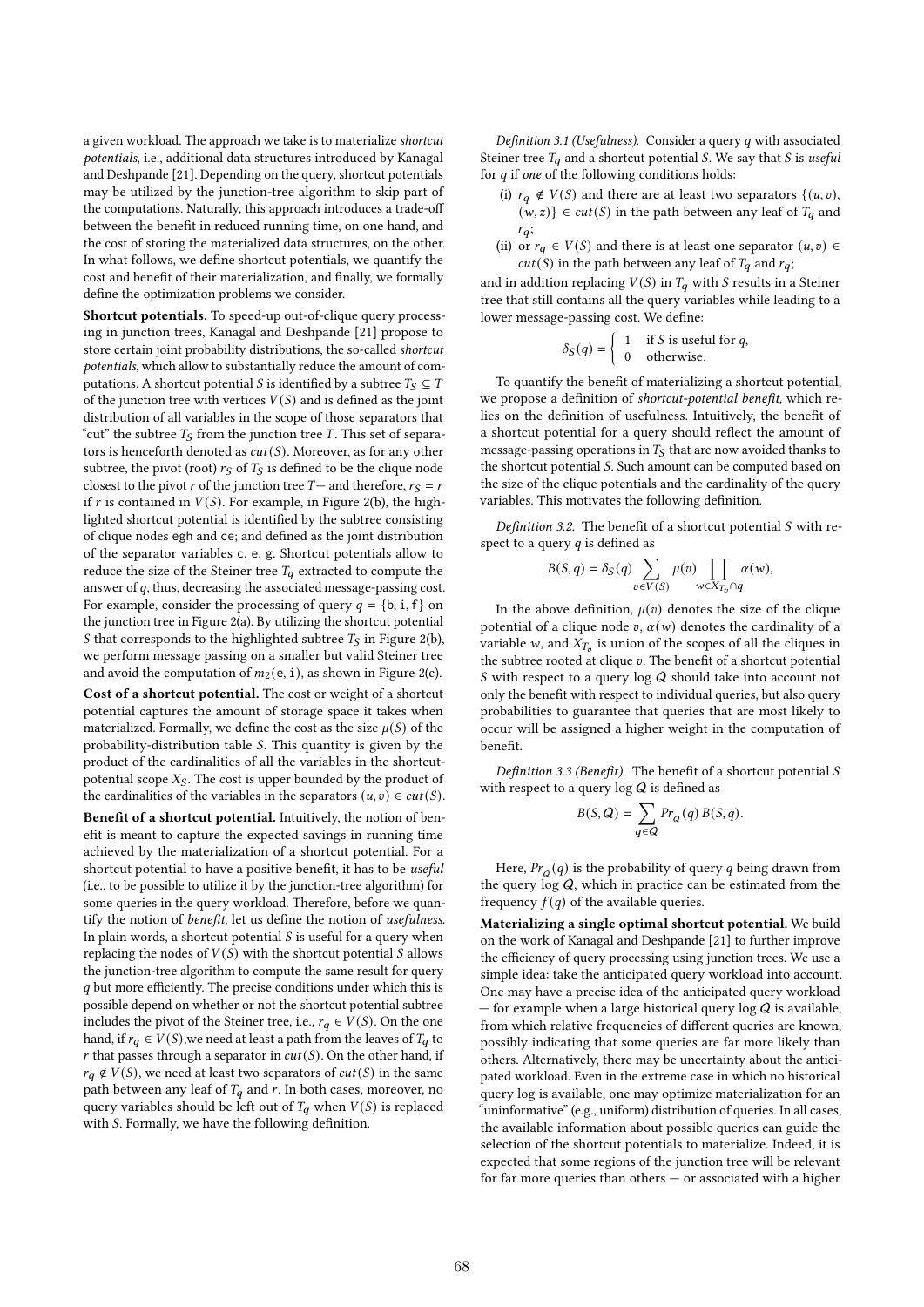volume of computation (i.e., larger messages in the junction-tree algorithm). Previous work, however, is agnostic to queries. Therefore, we introduce here the problem of choosing, for a given  $r_S$ , a shortcut potential of optimal benefit with respect to a given query workload, under a user-specified budget constraint. Formally:

PROBLEM 1 (SOSP: SINGLE OPTIMAL SHORTCUT POTENTIAL). Consider a junction tree  $T = (V, E)$ , with pivot r, a query log Q, and space budget  $K$ . We are asked to find a single shortcut potential S, with pivot  $r_S \in V$ , such that the benefit  $B(S, Q)$  is maximized, subject to the constraint  $\mu(S) \leq K$ .

In simple words, Problem 1 seeks the shortcut potential that would avoid the maximum volume of message-passing operations for query  $log Q$ , under the constraint that it can be materialized within a given space budget.<sup>2</sup> The solution to Problem 1 is a shortcut potential rooted at  $r_S$ . Clearly, our optimization problem relies on the simple assumption that the workload is stationary. Materializing multiple optimal shortcut potentials. In practice, it would be desirable to materialize not just one, but any number of shortcut potentials within a given space budget. We consider this problem while restricting our attention to nonoverlapping shortcut potentials, i.e., node-disjoint subtrees  $T_S$ of  $T$ . For this problem, as shown in the next section, we can show that a dynamic-programming algorithm provides the exact solution. More formally, we consider the following problem.

PROBLEM 2 (MOSP: MULTIPLE OPTIMAL SHORTCUT POTEN-TIALS). Consider a junction tree  $T = (V, E)$  with pivot r, a query  $log Q$ , and space budget K. We are asked to find a set of nodedisjoint shortcut potentials  $S = \{S_1, S_2, \ldots, S_k\}$ , for some  $k \geq 1$ , such that the total benefit

$$
\sum_{i=1}^k B(S_i,\boldsymbol{Q})
$$

is maximized, subject to the constraints  $\sum_{i=1}^{k} \mu(S_i) \leq K$  and  $V(S_i) \cap V(S_j) = \emptyset$  for all  $i \neq j$  with  $i, j = 1, ..., k$ .

Note that the previous work of Kanagal and Deshpande [21] considers materializing a hierarchical set of shortcut potentials such that some shortcut potential subtrees are nested into others. While the shortcut potentials we select are optimal only under the assumption of exclusion of overlaps and stationarity of the query workload distribution, the workload-aware nature of our approach is sufficient to lead to superior empirical performance.

### 4 COMPLEXITY AND ALGORITHMS

In this section, we first prove that problems SOSP and MOSP, defined in the previous section, are both NP-hard. We then present PEANUT, a method to optimize inference based on junction trees. PEANUT is composed of an offline and an online component.

The offline component tackles the SOSP and MOSP problems; the corresponding algorithms are described in Sections 4.2 and 4.3, respectively. Both algorithms are based on dynamic programming, they run in pseudo-polynomial time, and provide an optimal solution. Hereafter, it is convenient to consider  $T$  as rooted at the pivot  $r \in V$ . The algorithm for the MOSP problem, named

BUDP, follows a standard bottom-up traversing scheme, while the algorithm for the SOSP problem, named LRDP, visits the nodes of the tree in a "left-to-right" order. Both algorithms require two dynamic-programming passes, one to compute the benefit of the optimal solution, and one to obtain the set of separators that are part of the optimal solution. Additionally, in Section 4.4, we present a strongly-polynomial algorithm that provides a trade-off between execution time and solution quality. The online component of PEANUT follows the standard junction-tree-based inference approach and it is described in Section 4.5. Finally, in Section 4.6 we describe PEANUT+, a practical extension of PEANUT.

### 4.1 Problem complexity

We now establish the complexity of the problems defined in Section 3.2.

All proofs are omitted due to space constraints, but are available in the extended version of the paper [10].

We start with the problem of selecting a single optimal shortcut potential (SOSP).

Theorem 4.1. The problem of selecting a single optimal shortcut potential (SOSP) is NP-hard.

Theorem 4.1 is proven via a reduction from the tree-knapsack problem (TKP).

A similar complexity result holds for the more general problem of finding multiple node-disjoint optimal shortcut potentials (MOSP).

Theorem 4.2. The problem of finding multiple node-disjoint optimal shortcut potentials (MOSP) is NP-hard.

Theorem 4.2 is proven via a reduction from the 0–1 knapsack problem (KP).

### 4.2 Materializing a single shortcut potential

Despite the hardness of the two problems, we now show that they are not strongly NP-hard, and so it is possible to obtain an optimal solution in pseudo-polynomial time. We start with the SOSP problem. The algorithm we design follows the left-toright (or depth-first) dynamic programming approach [9, 20, 30], which we appropriately name LRDP. The procedure is illustrated in Algorithm 1. We assume that the nodes of the tree are labeled from 0 (the pivot  $r_S$ ) to *n* in a depth-first manner and "from left" to right." Consider any node  $v$ . Let  $S_v$  be the shortcut potential such that  $V(S_v)$  includes all the nodes in the path  $path(\pi_v, r)$ , where  $\pi_v$  is the parent of  $v$ . In what follows, for simplicity of notation, we refer to the benefit and cost of the shortcut potential  $S_v$  as  $b^{\mathbf{Q}}(v)$  and  $c(v)$ , respectively. The LRDP algorithm has two building blocks: a forward and a backward step. The forward step computes the benefit  $b^Q(v)$  and the cost  $c(v)$ , for each node v, visiting nodes in a depth-first fashion. This is the only step in which the query-log is used. The backward step is performed every time a leaf node  $u$  of the junction tree  $T$  is reached, while there are no nodes with larger label to visit in the forward step. Let us denote the leaf nodes of  $T$  by leaves( $T$ ). To perform the backward step at node v, we consider all cost values  $c \in [K]$ . For each value c, we find the optimal combination of the children of  $\pi$ <sub>v</sub> with label  $v$  or lower (i.e., the children that have currently been visited by the algorithm) that maximize the benefit under the constraint that the total cost does not exceed  $c$ . Let  $\Gamma$  denote the optimal combination and  $b^*(\pi_v)$  the corresponding benefit. To complete the backward step, we compare  $b^*(\pi_v)$  with  $b^{\mathbf{Q}}(v)$  and  $b^{\mathbf{Q}}(\pi_v)$ .

<sup>&</sup>lt;sup>2</sup>We considered also an alternative objective function that subtracts  $\mu(S)$ . from the benefit  $B(S, q)$ . This small correction in the objective accounts for the number of message-passing operations performed by the junction-tree algorithm with materialization. However:  $(i)$  this would make the optimization problems less tractable; and (ii) the cost  $\mu(S)$  is already taken into account in the budget constraint. For these reasons, we opted to optimize the benefit as defined in the text. Nevertheless, in our experiments, we do compare the exact computational cost of algorithms.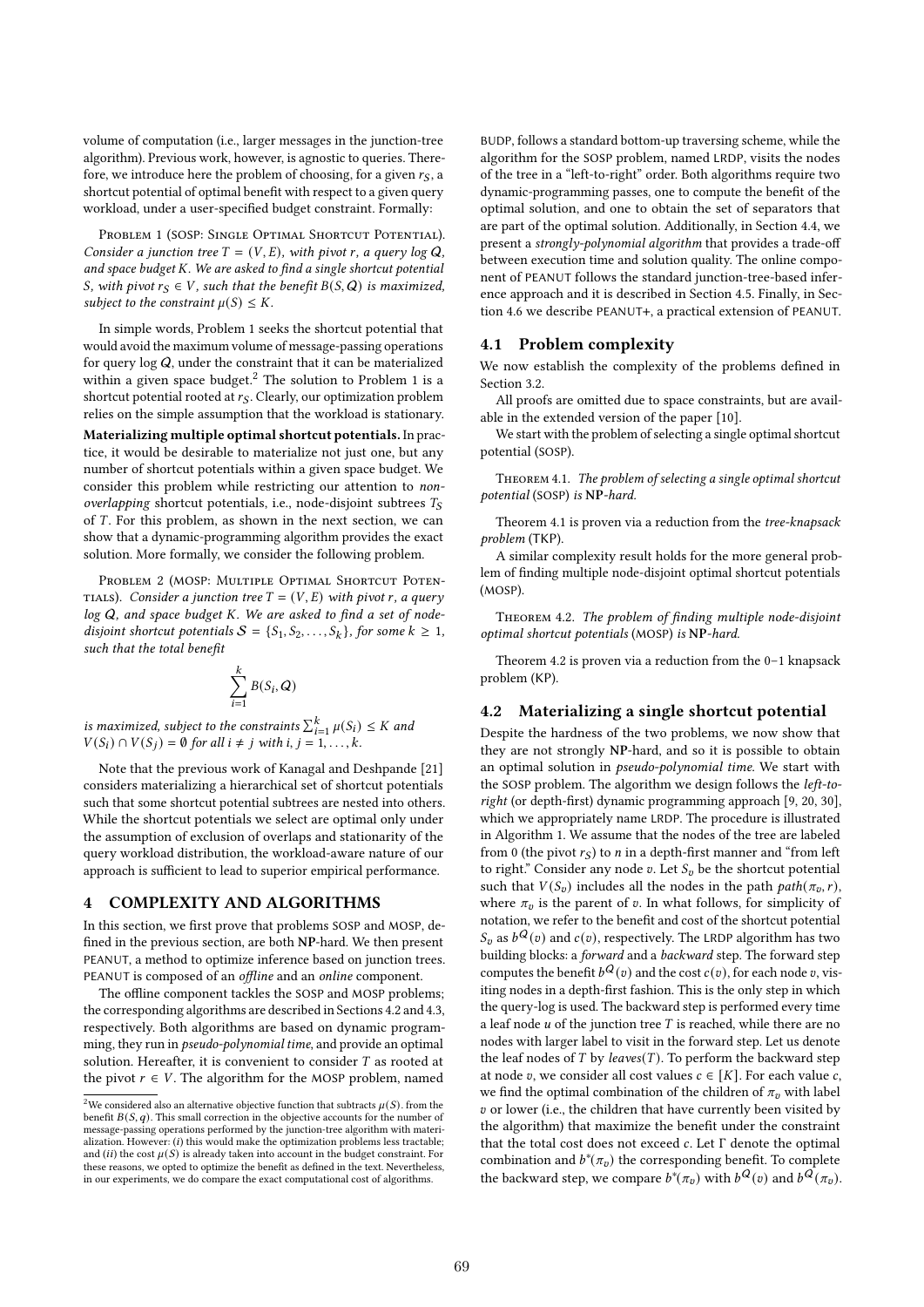| Algoritum 1 Lett-to-right dynamic programming (LKDF) for the                                                                                           |  |
|--------------------------------------------------------------------------------------------------------------------------------------------------------|--|
| single optimal shortcut potential (SOSP) problem                                                                                                       |  |
| <b>Input:</b> junction tree T, budget K, query $\log Q$ , pivot of S $r_S$                                                                             |  |
| 1: for $c \leftarrow 0$ to K do                                                                                                                        |  |
| $I[r_S, c] \leftarrow 0, P[r_S, c] \leftarrow -\infty$<br>2:                                                                                           |  |
| for $v \leftarrow 1$ to <i>n</i> do<br>3:                                                                                                              |  |
| $P \leftarrow$ FORWARDMOVE $(v, P, K)$<br>4:                                                                                                           |  |
| if $v \in leaves(T)$ then<br>5:                                                                                                                        |  |
| while ( $v \neq r_S$ ) and<br>6:                                                                                                                       |  |
| (there is no $i \in Children(v)$ s.t. $i > v$ ) do                                                                                                     |  |
| $I, P \leftarrow$ BACKWARDMOVE $(v, I, P, K)$<br>7:                                                                                                    |  |
| 8:<br>return $I, P$ <sup><math>v \leftarrow \pi_v</math></sup>                                                                                         |  |
|                                                                                                                                                        |  |
| 9: procedure FORWARDMOVE $(v, P, K)$                                                                                                                   |  |
| for $c \leftarrow 0$ to K do<br>10:                                                                                                                    |  |
| if $c > c(v)$ then<br>11:                                                                                                                              |  |
| $\label{eq:1} \mathop{P[v,c]}\limits_{\text{$\mathbf{return}\;P}} \leftarrow \widehat{b^{\mathcal{Q}}}(v)$ return $\mathop{P}\limits^{\text{}}$<br>12: |  |
|                                                                                                                                                        |  |
|                                                                                                                                                        |  |
| 13: procedure BACKWARDMOVE(v, I, P, K)                                                                                                                 |  |
| for $c \leftarrow 0$ to $K$ do<br>14:                                                                                                                  |  |
| $\textit{currChildren}(\pi_v) \leftarrow \{u \in \textit{Children}(\pi_v) : u \leq v\}$<br>15:                                                         |  |
| $\Gamma'_c = \{\Gamma : \Gamma \subseteq \text{currChildren}(\pi_v) \land \sum_{\text{child} \in \Gamma} c(\text{child}) \leq \Gamma\}$<br>16:         |  |
| $c$ }                                                                                                                                                  |  |
| $b^*(\pi_v)[c] \leftarrow \max_{\Gamma_c \in \Gamma'_c} \sum_{child \in \Gamma_c} P[c(child),child]$<br>17:                                            |  |
| $\Gamma \leftarrow \arg \max_{\Gamma_c \in \Gamma'_c} \sum_{child \in \Gamma_c} P[c(child),child]$<br>18:                                              |  |
| $\eta \leftarrow \max\left\{P[v, c], P[\pi_v, c], b^*(\pi_v)[c]\right\}$<br>19:                                                                        |  |
| if $\eta = P[v, c]$ then<br>20:<br>for child $\in$ currChildren $(\pi_v)$ do<br>21:                                                                    |  |
| $I[child, c] \leftarrow 0$                                                                                                                             |  |
| 22:<br>$I[v, c] \leftarrow 1$                                                                                                                          |  |
| 23:<br>if $\eta = b^*(\pi_v)[c]$ then<br>24:                                                                                                           |  |
| for child $\in$ currChildren( $\pi_v$ ) do<br>25:                                                                                                      |  |
| $I[child, c] \leftarrow 0$<br>26:                                                                                                                      |  |
| if child $\in \Gamma$ then<br>27:                                                                                                                      |  |
| $I[child, c] \leftarrow 1$<br>28:                                                                                                                      |  |
| if $\eta = P[\pi_v, c]$ then<br>29:                                                                                                                    |  |
| <b>for</b> child $\in$ currChildren( $\pi$ <sub>v</sub> ) <b>do</b><br>30:                                                                             |  |
| $I child,c  \leftarrow 0$<br>31:                                                                                                                       |  |
| 32:                                                                                                                                                    |  |
| $P[\pi_v, c] \leftarrow \eta$<br>return <i>I</i> , <i>P</i>                                                                                            |  |
|                                                                                                                                                        |  |

 $\overline{A}$  departition 1 Left-to-right dynamic programming (LRDP) for the

Based on this comparison, we keep track of the nodes that contribute to the optimal solution and of the optimal benefit value. We tabulate the results of the computation using two matrices,  $P$ and I. The former stores benefit values, whereas the latter acts as an indicator and is used to reconstruct the solution. In particular, we set  $I[v, c] = 1$  for each node v such that the separators  $(v, \pi_v)$ are part of the  $cut(S)$  associated with the optimal shortcut potential of cost c. We also set  $I[u, c] = 1$  for each node u in the path between  $v$  and  $r$ . Similarly,  $P[v, c]$  stores the current optimal benefit for a shortcut potential when the algorithm visits node  $v$ . After the last backward step is carried out, the LRDP algorithm has computed the optimal shortcut potential for all cost values  $c \in [K]$ . Once the optimal single shortcut-potential benefit has been computed, it is rather simple to reconstruct the solution. The reconstruction procedure is described in Algorithm 2. Two auxiliary sets are used, currPath and toVisit. The main idea is that all nodes that identify the optimal shortcut-potential subtree are marked by the matrix  $I$ , as discussed above. Specifically, all nodes

| <b>Algorithm 2</b> Reconstruct solution found by LRDP algorithm                                                |
|----------------------------------------------------------------------------------------------------------------|
|                                                                                                                |
| <b>Input:</b> junction tree T, budget K, matrix I and $rS$ from                                                |
| Algorithm 1                                                                                                    |
| 1: for $c \leftarrow 0$ to K do                                                                                |
| toVisit $\leftarrow \{Children(r_S)\}\$<br>2:                                                                  |
| $currPath \leftarrow \emptyset$<br>3:                                                                          |
| $S[r_S, c] \leftarrow \emptyset$<br>4:                                                                         |
| while <i>toVisit.size</i> $> 0$ do<br>5:                                                                       |
| $v \leftarrow toVisit.pop()$<br>6:                                                                             |
| <b>if</b> $(v \in leaves(T))$ and $(I[v, c] = 1)$ <b>then</b><br>7:                                            |
| $S[r_S, c] \leftarrow S[r_S, c] \cup (v, \pi_v)$<br>8:                                                         |
| $currPath \leftarrow \emptyset$<br>9:                                                                          |
| <b>if</b> ( <i>currPath.size</i> > 0) and ( $I[v, c] = 0$ ) and<br>10:                                         |
| (there is no <i>child</i> $\in$ <i>Children</i> ( $\pi$ <sub><i>v</i></sub> ) <i>s.t. child</i> $>$ <i>v</i> ) |
| do                                                                                                             |
| $S[r_S, c] \leftarrow S[r_S, c] \cup \{(\pi_v, p_{\pi_v})\}$<br>11:                                            |
| $currPath \leftarrow \emptyset$<br>12:                                                                         |
| if $I[v, c] = 1$ then<br>13:                                                                                   |
| $currPath \leftarrow currPath \cup \{v\}$<br>14:                                                               |
| $toVisit \leftarrow toVisit \cup Children(v)$<br>15:                                                           |
| return S                                                                                                       |

in a path between the root  $r<sub>S</sub>$  of S and a node *i* for which the separator  $(i, \pi_i)$  is part of the set  $cut(S)$  identifying the optimal shortcut potential are assigned value 1 in the indicator matrix. Thus, it is necessary to retrieve the bottom-most node marked in  $I$  with 1 for each such path. The reconstruction procedure traverses the tree top-down, visiting all the nodes indicated by the indicator matrix  $I$  in a depth-first ("left-to-right") manner. This order is respected because the pop operation in Line 6 returns the node with the smallest DFS label. The execution of Algorithm 2 gives the set of separators whose joint probability distribution is the optimal shortcut potential. Algorithms 1 and 2 can be executed with each internal node of the tree  $T$  being considered as root  $r<sub>S</sub>$ , so as to obtain the single optimal shortcut potential  $S[r_S, c]$  rooted at  $r_S$  and of cost c as well as its associated optimal benefit  $P(S[r_S, c])$ , for each  $r_S \in V$  and each cost value  $c \in [K]$ . This is used in developing the solution for the MOSP problem, as we see shortly. Without delving into details, it is worth noting that when executing the algorithm for all  $r_S \in V$ , it is possible to share computations among different roots.

Time complexity. The running time of LRDP is pseudo-polynomial; more precisely  $O(nK^2)$ . The quadratic term is due to the computation of  $b^*(\pi_v)$  in the backward step, which is performed once for each clique node  $v \neq r$ . A more fine-grained expression of the time complexity for LRDP would include the complexity for computing the benefit values  $b^{\mathbf{Q}}(v)$ , but in practice this additional complexity is dominated by the backward step.

### 4.3 Materializing multiple shortcut potentials

We now show how to obtain an optimal packing for MOSP, i.e.,  $k$ node-disjoint shortcut potentials. Recall that  $k$  is not specified in the input, but rather it is optimized by the algorithm. In other words, we find the optimal set of non-overlapping shortcut potentials leading to the largest total benefit while satisfying the budget constraint. We stress that the shortcut potentials we retrieve are not optimal in the general sense, but are optimal under the constraints introduced in our problem formulation. As a preprocessing step, we first execute Algorithms 1 and 2 with each node of the tree being considered a root. As a result we compute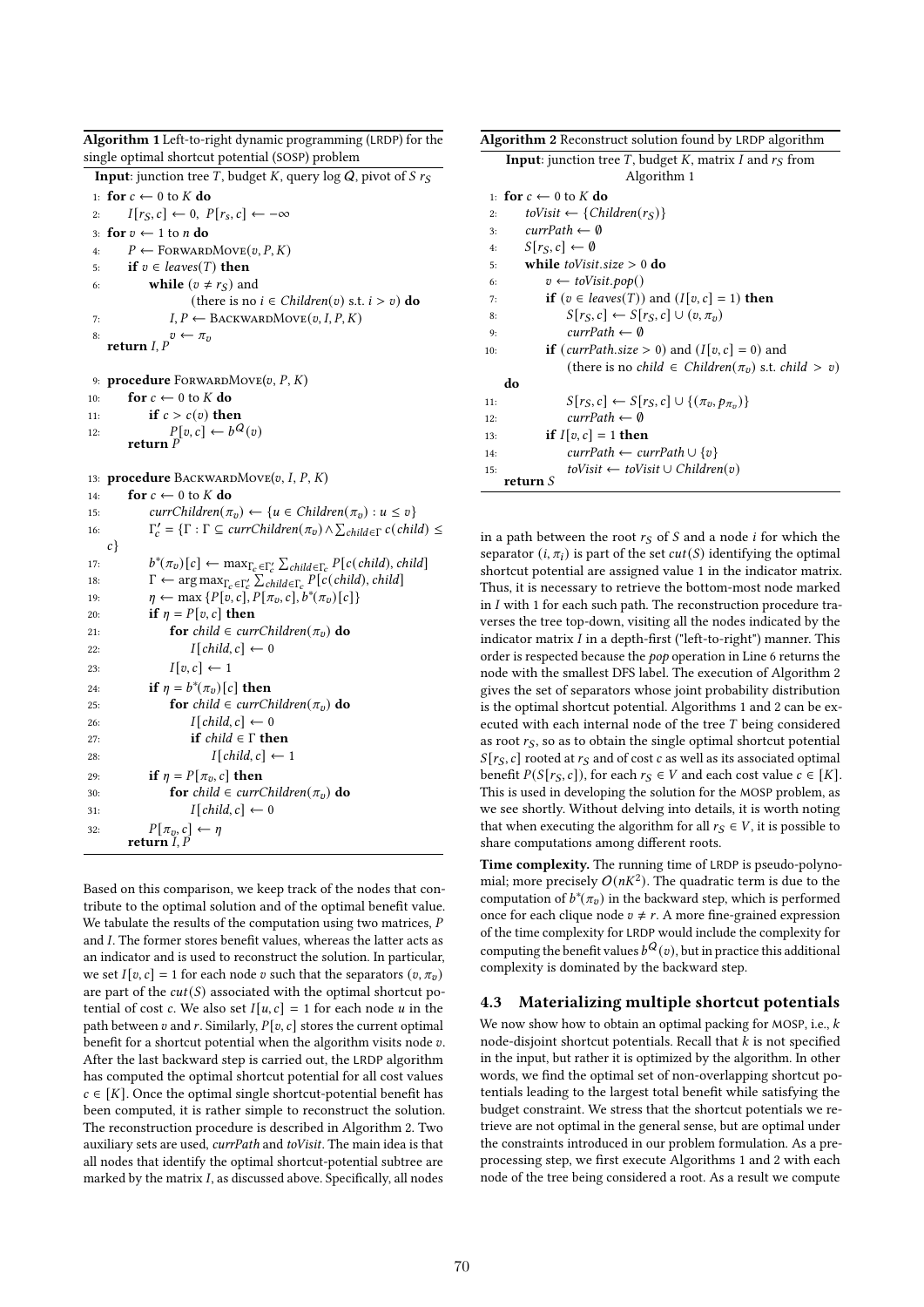|                                                     | Algorithm 3 Bottom-up dynamic programming (BUDP) for the |
|-----------------------------------------------------|----------------------------------------------------------|
| multiple optimal shortcut potentials (MOSP) problem |                                                          |

|     | mumple opmmar shortcut potentials (mOSP) problem                                                                                 |
|-----|----------------------------------------------------------------------------------------------------------------------------------|
|     | <b>Input:</b> junction tree $T$ , budget $K$ , $P$ from Algorithm 1,                                                             |
|     | S from Algorithm 2                                                                                                               |
|     | 1: for each $v \in V$ do                                                                                                         |
| 2:  | for $c \leftarrow 0$ to K do                                                                                                     |
| 3:  | $I[v, c] \leftarrow 0$                                                                                                           |
| 4:  | for each $v \in V$ do                                                                                                            |
| 5:  | if $v \notin leaves(T)$ then                                                                                                     |
| 6:  | for $c \leftarrow 0$ to K do<br>$\triangleright$ case (i)                                                                        |
| 7:  | $\Gamma_c \leftarrow \{c(cchild) \text{ for all child} \in Children(v) \text{ s.t.} \right)$                                     |
| 8:  | $\sum \text{child} \in \text{Children}(v) \ c(\text{child}) \leq c$                                                              |
| 9:  | $\phi_1 \leftarrow \sum_{\text{child} \in \text{Children}(v), c(\text{child}) \in \Gamma_C} P(S[\text{child}, c(\text{child})])$ |
| 10: | $H_1[v, c] \leftarrow \max_{\Gamma_c} {\{\phi_1\}}$                                                                              |
| 11: | for each child $\in$ Children(v) do                                                                                              |
| 12: | $W_1[child, c] \leftarrow \arg \max_{c(child)} \{\phi_1\}$                                                                       |
| 13: | for $c \leftarrow 0$ to K do<br>$\triangleright$ case (ii)                                                                       |
| 14: | $\Gamma_{c',c} \leftarrow \{c(d) \text{ for all } d \in D(S[v, c']) \text{ s.t. }$                                               |
| 15: | $\sum_{d \in D(S[v,c'])} c(d) \leq c - c'$                                                                                       |
| 16: | $\phi_2 \leftarrow P(S[v, c']) +$                                                                                                |
| 17: | $\sum_{d \in D(S[v,c')),c(d) \in \Gamma_{c',c}} P(S[d,c(d)])$                                                                    |
| 18: | $H_2[v, c] \leftarrow \max_{c', \Gamma_{c', c}} \{\phi_2\}$                                                                      |
| 19: | $W_2[v, v, c] \leftarrow \arg \max_{c'} \{\phi_2\}$                                                                              |
| 20: | for each $d \in D(S[v, c'])$ do                                                                                                  |
| 21: | $W_2[v, d, c] \leftarrow \arg \max_{c(d) \in \Gamma_{c', c}} \{\phi_2\}$                                                         |
| 22: | for $c \leftarrow 0$ to K do                                                                                                     |
| 23: | if $H_2[v, c] > H_1[v, c]$ then                                                                                                  |
| 24: | $I[v, c] \leftarrow 1$                                                                                                           |
| 25: | $H[v, c] \leftarrow H_2[v, c]$                                                                                                   |
| 26: | else $H[v, c] \leftarrow H_1[v, c]$                                                                                              |
|     | return $I, H$                                                                                                                    |

| Algorithm 4 Reconstruct solution found by BUDP algorithm |  |  |
|----------------------------------------------------------|--|--|
|----------------------------------------------------------|--|--|

|     | 1: <b>procedure</b> RECONSTRUCT $(v, c)$                        |
|-----|-----------------------------------------------------------------|
| 2:  | if $I[v, c] = 1$ then                                           |
| 3:  | $c' \leftarrow W_2[v, v, c]$                                    |
| 4:  | $S \leftarrow S \cup S[v, c']$                                  |
| 5:  | for each $d \in D(S[v, c'])$ do                                 |
| 6:  | $c(d) \leftarrow W_2[v, d, c]$                                  |
| 7:  | <b>return</b> RECONSTRUCT $(u, c(d))$                           |
| 8:  | else                                                            |
| 9:  | for each child $\in$ Children(v) do                             |
| 10: | $c$ (child) $\leftarrow$ W <sub>1</sub> [child, c]              |
| 11: | <b>return</b> RECONSTRUCT( <i>child</i> , $c$ ( <i>child</i> )) |

the single optimal shortcut potentials for each node  $r_S \in V$  and each cost value  $c \in [K]$ . We proceed with a bottom-up dynamicprogramming algorithm, named BUDP and shown as Algorithm 3. In the BUDP algorithm, each node  $v$  is visited when all its children  $Children(v)$  have already been visited. When visiting v, if it is not a leaf, we compute the value of the benefit of the optimal packing in the subtree rooted at  $v$ , while considering two cases: (i) the solution includes a shortcut potential subtree rooted at  $v$ , and (ii) the solution does not include a shortcut potential subtree rooted at v. In case (i), the total benefit  $H_1[v, c]$  at v for a given cost  $c$  is simply obtained by combining the optimal solutions at each  $\,$ node *child* ∈ *Children*(*v*). In case (ii), the total benefit  $H_2[v, c]$ at  $v$  for a given cost  $c$  is the benefit of the best combination of

the optimal shortcut potential  $S$  rooted at  $v$  and the optimal solutions at the nodes s belonging to the set  $D(S)$  of descendants of S defined as  $D(S) = \{s : d \notin V(S[v, c]) \text{ and } p_u \in V(S[c, v])\}.$  For any internal node  $v$ , we also use an indicator matrix  $I$  to store which of the two cases provides the largest benefit, i.e.,  $I[v, c] = 1$ if  $H_2[v, c] > H_1[v, c]$ , and  $I[v, c] = 0$  otherwise. Additionally, in order to reconstruct the optimal solution, for the optimal packing of cost  $c$  in the subtree rooted at a node  $v$ , it is necessary to store the cost allocated to each shortcut potential that is part of the optimal packing in that subtree. For this purpose, we use two matrices  $W_1$  and  $W_2$ . The matrix  $W_1$  is 2-dimensional, while  $W<sub>2</sub>$  is 3-dimensional because a node can be a child of only one parent but a descendant of multiple shortcut potentials. Having computed the benefit associated with the optimal packing of  $k$ shortcut potentials, it is necessary to reconstruct the solution. It is convenient to address this task recursively, as shown in Algorithm 4, where the nodes of tree  $T$  are traversed top-down. The matrices I,  $W_1$ , and  $W_2$  returned by BUDP are used in Algorithm 4. Every time a node  $v$  is visited, we use the indicator matrix  $I$  to distinguish the two cases discussed above. If case (i) is optimal for the subtree rooted at  $v$ , we continue the recursion at nodes  $u \in Children(v)$  with weights indicated by matrix  $W_1$ . Otherwise, if case (ii) is optimal, we continue the recursion at nodes  $d \in D(S)$ with the weights given by matrix  $W_2$ . For the initial invocation of RECONSTRUCT we pass as arguments the root of  $T$  and the budget  $K$ . The method returns the optimal packing  $S$  of node-disjoint shortcut potentials, i.e., the solution to the MOSP problem.

Time complexity. The running time of the BUDP algorithm is  $O(nK^3)$ . Each of the internal nodes of the junction tree is visited once, and the total benefits corresponding to cases (i) and (ii) are evaluated. The cubic term stems from the evaluation of the total benefit under case (ii). Accounting for the preprocessing, where the LRDP algorithm is called  $O(n)$  times, the total complexity of solving the MOSP problem is  $O(n^2K^2 + nK^3)$ .

# 4.4 A strongly-polynomial algorithm

In addition to the pseudo-polynomial algorithms introduced in the previous sections, we now present a strongly-polynomial variant for both problems SOSP and MOSP. This strongly-polynomial algorithm is not optimal, clearly, but it performs very well in practice as we will see in our experimental evaluation. The main idea is to reduce the amount of admissible values for the budget. Instead of considering all budget values  $c \in \{0, \ldots, K\}$ , we can work with an exponentially smaller set. In particular, for some real value  $\epsilon \geq 1$ , the set  $\{0, \ldots, K\}$  is partitioned into a smaller number of bins of increasing size  $\lfloor \epsilon^i \rfloor$ , where *i* is the bin number. We thus form a reduced set  $\{0, \lfloor \epsilon \rfloor, \lfloor \epsilon^2 \rfloor, \ldots, K\}$ , which is used by agorithms LRDP and BUDP in lieu of  $\{0, \ldots, K\}$ . The parameter  $\epsilon$  embodies the trade-off between solution quality and running time. Increasing the value of  $\epsilon$  makes the dynamic-programming framework more efficient, but it decreases the quality of the solution. As a rule of thumb, a value of  $\epsilon$  close to 1.2 offers a solution that is often found to be close to the optimal while ensuring a substantial reduction of running time. A fully-polynomial time approximation scheme (FPTAS) can also be designed by rounding and scaling the benefit values. However, such an approach does not scale well in practice, and therefore in our experimental evaluation we focus solely on the strongly-polynomial algorithm discussed above, which, while being a heuristic, is empirically found to be remarkably effective, particularly when the budget available for materialization is large.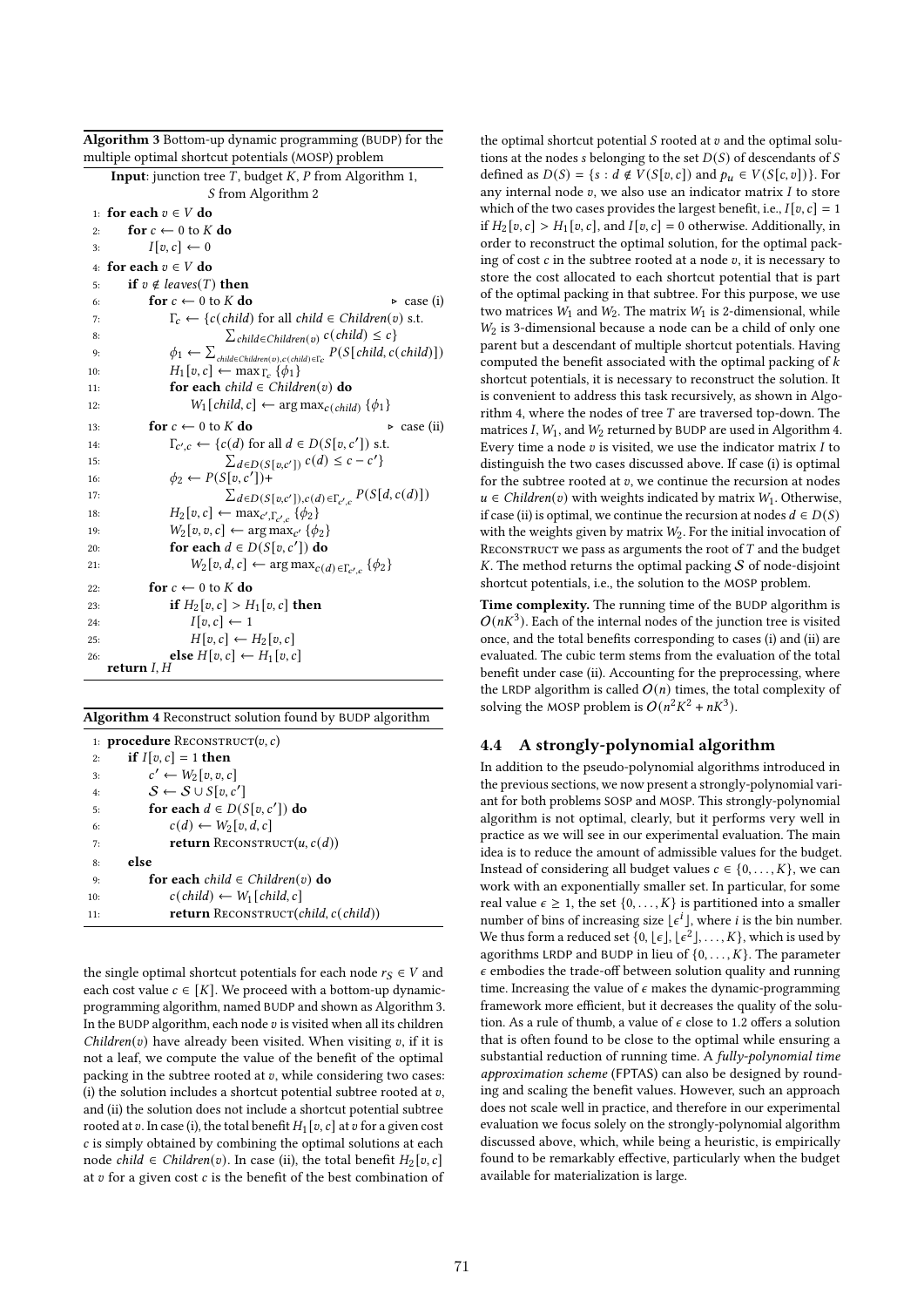### 4.5 Putting everything together

The techniques discussed in this section are incorporated into a comprehensive method, called PEANUT. Its structure is simple: PEANUT is composed of an offline and an online component.

In the offline component, algorithm LRDP is executed once for each internal node as a root, so as to obtain the optimal shortcut potentials corresponding to each combination of root and cost. The resulting computation is then used by algorithm BUDP to compute an optimal packing of multiple node-disjoint shortcut potentials, which is used by the online component of the system to answer inference queries. PEANUT can use the strongly-polynomial algorithm to reduce the time required to identify the materialization.

In the online component, inference queries are processed. First, given a query  $q$ , the associated Steiner tree  $T_q$  is extracted. PEANUT checks whether there are materialized shortcut potentials that are useful for the query  $q$  and, if there are, uses them to reduce the size of  $T_q$  and consequently the message-passing cost to answer  $q$ .

### 4.6 Relaxing the node-disjointness constraint

The algorithms presented so far find the optimal set of shortcut potentials under the constraints that the shortcut potential subtrees are node-disjoint. While such a constraint is crucial to make the problem tractable, it limits the budget that can be used for materialization. In particular, in our experiments we observe that PEANUT tends to under-utilize the available budget, resulting in a smaller benefit than what could be possible if the whole budget is used. To overcome this limitation, we propose PEANUT+, a method that combines the ideas discussed above with a simple greedy packing heuristic. In PEANUT+, we only run Algorithms 1 and 2 at each possible root and then, from the retrieved shortcut potentials, we greedily select the ones with the largest ratio  $r$  of benefit  $B(\cdot)$  to cost  $\mu(\cdot)$  until the budget is filled.

The online component of PEANUT+ is more complex than the one of PEANUT because overlapping shortcut potentials cannot be simultaneously used. Hence, for each query  $q$ , we assemble a conflict graph  $G_c$  in which the shortcut potentials that are useful for  $q$  are weighted by the corresponding value of  $r$  and are joined by an edge if they are overlapping. From  $G_c$ , we extract a maximum weighted independent set by using the greedy GWMIN algorithm [29]. In practice, this extra step incurs an overhead, which can be expected to be negligible with respect to the execution time of the queries.

# 5 EXPERIMENTAL EVALUATION

We present an experimental evaluation of our methods, using benchmark Bayesian network datasets, and comparing PEANUT and PEANUT+ with the strong (but not workload-aware) baseline of Kanagal and Deshpande [21], and with the recent techniques for optimal workload-aware materialization for inference based on variable-elimination [4]. We also study the performance of our methods in the presence of temporally-shifted workloads.

### 5.1 Experimental setting

We describe in more detail the benchmark Bayesian network datasets we use, the baseline method we compare, and the other settings and design choices for our experimental evaluation.

Datasets. We use 8 real-world Bayesian network datasets, whose statistics are shown in Table 1. The number of parameters in the

Table 1: Summary statistics of Bayesian networks.

| dataset             | # nodes | # edges | # parameters | max in-degree |
|---------------------|---------|---------|--------------|---------------|
| Child               | 20      | 25      | 230          | 2             |
| HEPAR <sub>II</sub> | 70      | 123     | 1.4K         | 6             |
| <b>ANDES</b>        | 223     | 338     | 1.1K         | 6             |
| <b>HAILFINDER</b>   | 56      | 66      | 2.6K         | 4             |
| TPC-H               | 38      | 39      | 355.5K       | 2             |
| MUNIN               | 186     | 273     | 15.6K        | 3             |
| <b>PATHFINDER</b>   | 109     | 195     | 72.1K        | 5             |
| BARLEY              | 48      | 84      | 114 K        |               |
|                     |         |         |              |               |

Table 2: Summary statistics of junction trees.

| dataset             | # cliques |    | diameter treewidth |
|---------------------|-----------|----|--------------------|
| Child               | 17        | 10 | 3                  |
| HEPAR <sub>II</sub> | 58        | 14 | 6                  |
| <b>ANDES</b>        | 175       | 25 | 17                 |
| <b>HAILFINDER</b>   | 43        | 14 | 4                  |
| TPC-H               | 33        | 16 | 2                  |
| <b>MUNIN</b>        | 158       | 23 | 11                 |
| <b>PATHFINDER</b>   | 91        | 17 | 6                  |
| <b>BARLEY</b>       | 36        | 14 |                    |
|                     |           |    |                    |

table refers to the number of probablility values required to define all probabilistic dependencies in the Bayesian network. All datasets are available online. $3$  CHILD [32] is a model for congenital heart-disease diagnosis in new born "blue babies." Hepar II [26] is a model for liver-disorder diagnosis. Andes [11] is used in an intelligent tutoring system for teaching Newtonian physics to students. HAILFINDER [2] combines meteorological data and human expertise to forecast severe weather in Northeastern Colorado. TPC-H is a Bayesian network learned from TPC-H benchmark data [33]. Munin [3] is a subnetwork of a Bayesian network model proposed to be exploited in electromyography. PATHFINDER [17] assists with the diagnosis of lymph-node diseases. BARLEY [23] supports decision making in growing malting barley. Table 2 shows salient characteristics of the junction trees associated with the datasets. Due to space constraints, we show experimental results only for a subset of datasets. Additional results can be found in the extended version of the paper [10].

Baselines. We compare our approach against INDSEP [21], which relies on a tree-partitioning technique [24] to build a hierarchical index over the junction tree. The index construction hinges on the disk block size, which provides an upper bound on the memory required by each index node. An index node I corresponds to a connected subtree of the junction tree and is associated with a shortcut potential given by the joint-probability distribution of the variables in the separators adjacent to  $I$ . Queries are processed by a recursive algorithm, and shortcut potentials prune the recursion tree for some queries. A multi-level approximation scheme for shortcut potentials is also implemented to deal with the scenario in which the size of a shortcut potential exceeds the block size. We furthermore compare PEANUT and PEANUT+ with the optimal materialization for variable elimination that we have developed in our previous work [4]. We refer to this method as VE-n, where  $n$  refers to the number of materialized factors. The time and space requirements for the construction and calibration

<sup>3</sup> See https://github.com/martinociaperoni/PEANUT for TPC-H and www.bnlearn. com/bnrepository/ for the rest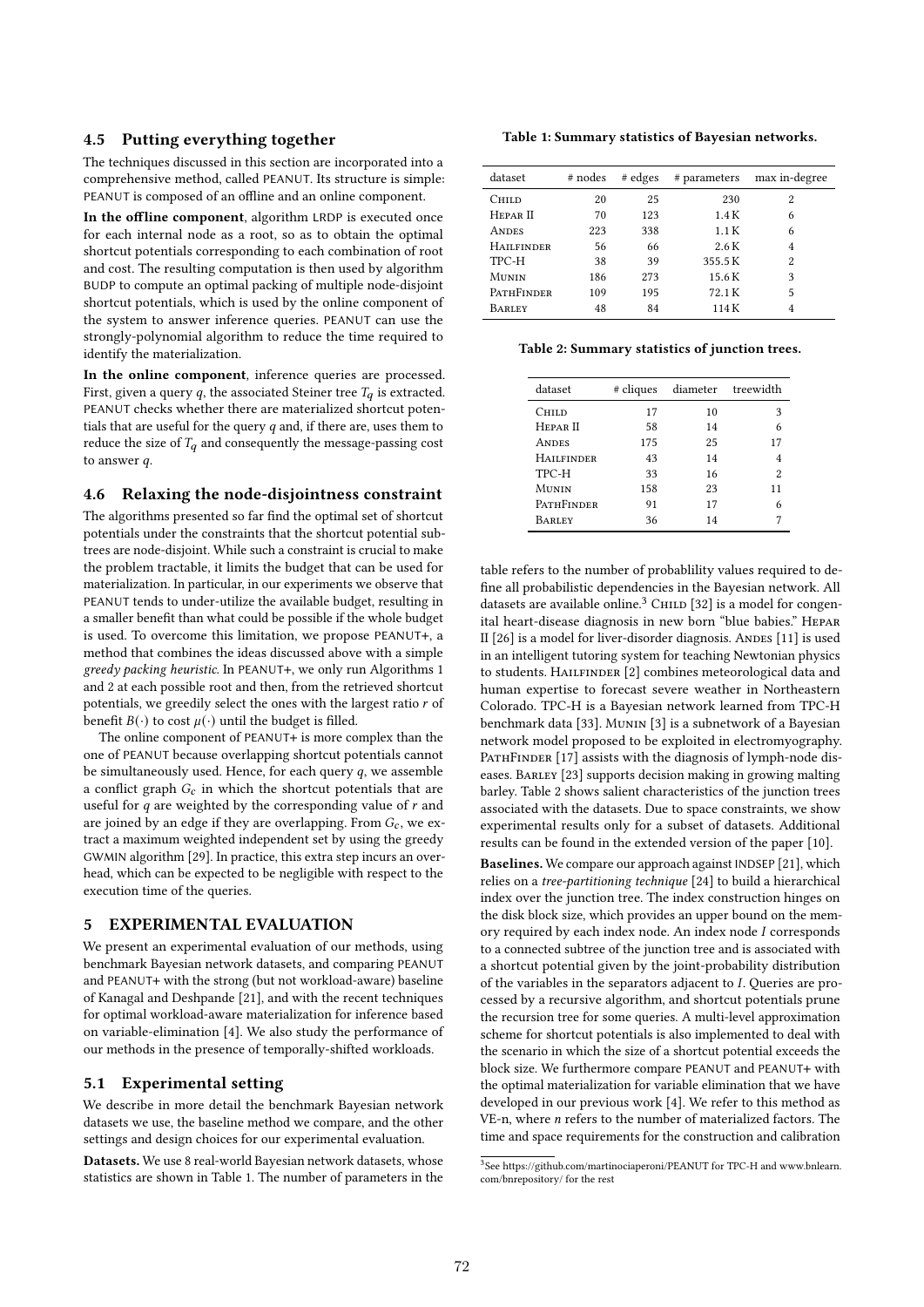

Figure 3: Running time against cost values for a set of queries processed with the standard junction-tree algorithm.  $\epsilon = 12.0$  $\cdot \cdot \cdot$   $\varepsilon = 6.0$  $-A - \epsilon = 1.2$ 



Figure 4: Materialized budget against target budget in PEANUT with different levels of approximation (log-log scale).

of the junction tree (JT) and for the materialization step with the different methods under comparison are shown in Table 4. Note that for the TPC-H, Munin and Barley datasets, calibration of the tree did not terminate after a one-day-long execution (asterisk and NA entries in Table 4). The calibration of the junction tree in principle represents a preliminary step for INDSEP, PEANUT and PEANUT+ as they take as input the calibrated junction tree. However, the calibration process is only necessary to obtain correct answers to inference queries, and it is not needed for comparing exact query processing costs using different materialization strategies which is the goal of our experimental evaluation. Therefore, such datasets are also considered in the experiments. In this case, INDSEP, PEANUT and PEANUT+ take as input the uncalibrated junction tree and, as a consequence, query answers contain erroneous probability values. Nonetheless, the computational burden associated with query processing is not affected by the calibration process.

Query workloads. Since we do not have access to real query workloads for the datasets we use in these experiments, we resort to random sampling to construct synthetic query workloads.

In the skewed workload, variables are sampled from a distribution skewed towards the leaves of the tree, i.e., variables have probabilities of being queried for proportional to their distance from the pivot of the junction tree. We generate  $N_q = 3000$ queries in this way, of which 2 000 are used to estimate benefits, and the remaining 1 000 to assess the materialization.

In the uniform workload, variables are sampled uniformly at random. This ensures fairness in the comparison between materialization of junction trees and VE-n. In this case, we use the same  $N_q = 250$  queries, all of which contain 1 to 5 query variables, for both optimization and evaluation. As shown in the extended version of the paper [10], the impact of parameter  $N_q$ on materialization performance is minor.

Cost values. The standard junction-tree method is prohibitively time-consuming for several datasets; note "NA" entries in Table 4.

Table 3: Offline running times (seconds) for PEANUT and PEANUT+ (in parenthesis) with different approximation levels and INDSEP.

| dataset             | $\epsilon = 1.2$ | $\epsilon = 6$ | $\epsilon = 12$ | <b>INDSEP</b> |
|---------------------|------------------|----------------|-----------------|---------------|
| <b>CHILD</b>        | 0.028(0.020)     | 0.024(0.022)   | 0.016(0.015)    | 0.004         |
| HEPAR <sub>II</sub> | 2.88(2.81)       | 1.79(1.75)     | 1.30(1.27)      | 0.086         |
| <b>ANDES</b>        | 4.7K(4.6K)       | 252 (238)      | 196 (162)       | 2.19          |
| <b>HAILFINDER</b>   | 6.71(5.89)       | 0.46(0.38)     | 0.32(0.29)      | 0.039         |
| TPC-H               | 16.93 (12.23)    | 0.44(0.37)     | 0.24(0.21)      | 0.025         |
| MUNIN               | 8.8 K (8.4 K)    | 140 (138)      | 99.41 (99.03)   | 2.53          |
| PATHFINDER          | 80.42 (73.22)    | 2.76(2.71)     | 2.18(2.15)      | 0.25          |
| <b>BARLEY</b>       | 86.30 (78.44)    | 1.67(1.63)     | 1.027(1.018)    | 0.030         |

To circumvent this limitation, we measure the performance of a materialization using the total number of operations required to process a query workload. In more detail, given a query  $q$ , a cost value  $c(v)$  is assigned to all nodes of the Steiner tree  $T_a$ associated with  $q$ , which could be either cliques or shortcut potentials replacing part of the original Steiner tree  $T_q$ . The cost  $c(v)$  is the number of operations required to compute the message sent to  $\pi_v$ , or to compute the final answer to the query if  $v$  coincides with the pivot of  $T_q$ . The cost of  $q$  is then the sum of the cost values over the nodes in  $T_q$ . We confirm empirically that the assigned cost values align almost perfectly with the corresponding execution times, as shown in Figure 3, where we show the running time against the cost for a set of queries, for three datasets. In Figure 3, we additionally display the Pearson correlation coefficient. The extremely strong correlation clearly provides empirical support for using our cost values to assess the performance of a materialization.

Experiment parameters. Next we discuss the choice of parameters for space budget  $K$ , and approximation  $\epsilon$ .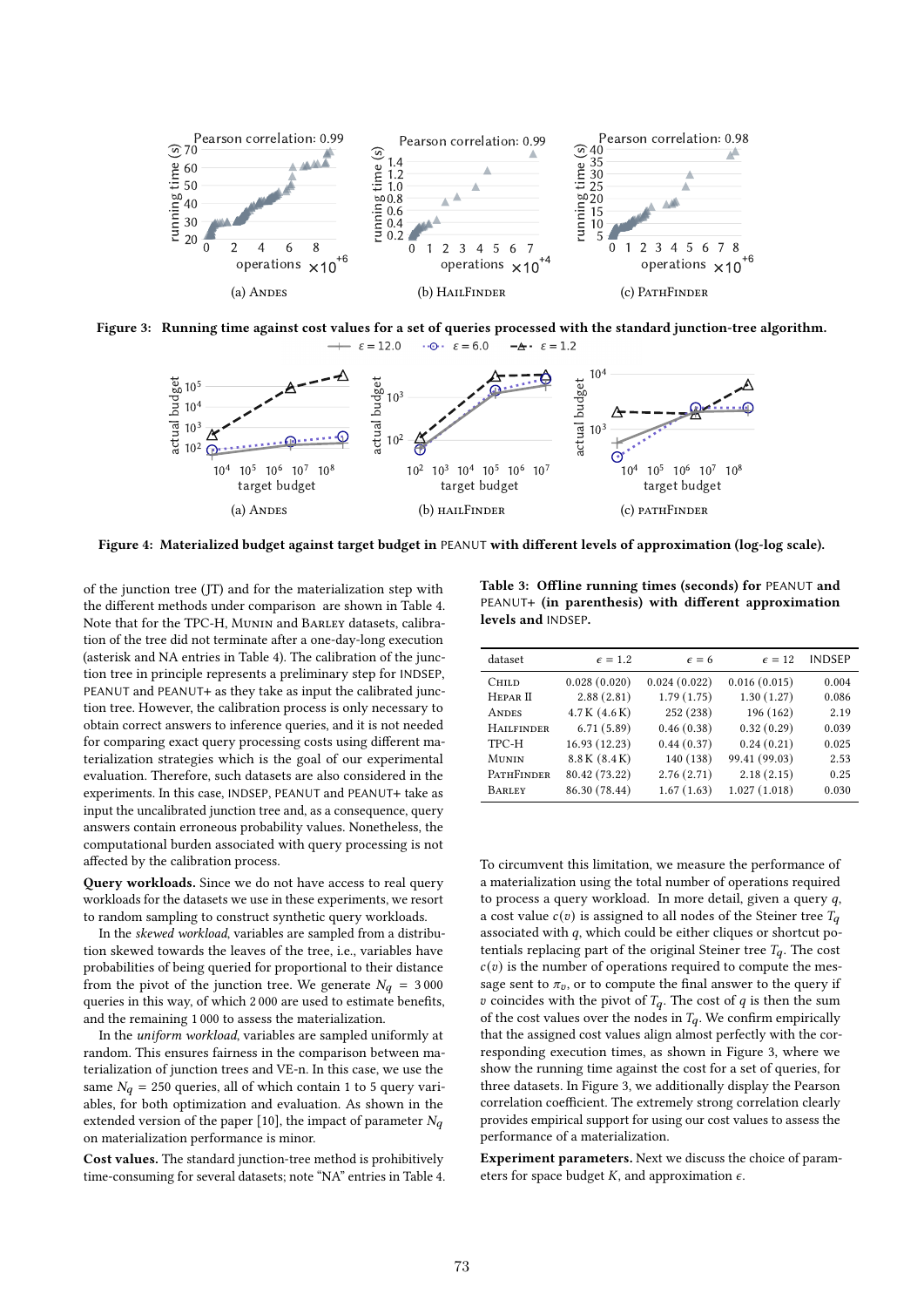Table 4: Materialization phase statistics for the experiments comparing PEANUT, PEANUT+, INDSEP and VE-n.

| Disk Space (MB)        |               |               |        |        | Time (seconds) |                         |         |                        |         |                                                        |
|------------------------|---------------|---------------|--------|--------|----------------|-------------------------|---------|------------------------|---------|--------------------------------------------------------|
| dataset                | $VE-5$        |               |        |        |                |                         |         |                        |         | JT INDSEP PEANUT PEANUT+ VE-5 JT INDSEP PEANUT PEANUT+ |
| <b>CHILD</b>           |               | $0.025$ 0.005 | 0.002  | 0.002  |                | $0.044$ $0.020$ $0.035$ |         | 0.016                  | 34.12   | 23.013                                                 |
| HEPAR <sub>II</sub>    | $0.025$ 0.013 |               | 0.011  | 0.001  |                |                         |         | 1.55 0.040 0.37 0.12   | 493.86  | 313.21                                                 |
| <b>ANDES</b>           | 0.62          | 70            | - 78   | 55.16  |                |                         |         | 17.7 K 0.84 3.7 K 2.55 | 31 K    | 20 K                                                   |
| HAILFINDER 0.025 0.071 |               |               | 0.11   | 0.13   |                | 8.28 0.041 0.93         |         | 0.056                  | 199.32  | 78.96                                                  |
| TPC-H*                 | 0.041 23.77   |               | 43.19  | 1.23   | 483.78         |                         | 2.76 NA | 0.027                  | 320.71  | 57.83                                                  |
| MUNIN <sup>*</sup>     |               | 265 2.8K      | 361.95 | 358.16 |                | 1 K 253.67              | NA      | 2.57                   | 25.6 K  | 16.9K                                                  |
| PATHFINDER 0.06 1.37   |               |               | 1.40   | 0.14   | 220.79         | 0.31                    | 302     | 2.80                   | 1 K     | 420.32                                                 |
| BARLEY*                |               | 24 186.99     | 3 K    | 2.2K   |                | 13.2 K 11.57            | NA.     | 0.034                  | 635.051 | 263.57                                                 |

Budget. First we note that the two materialization methods we evaluate, PEANUT and INDSEP, do not always make use of the full available budget, as is typically the case with such discreteknapsack constraints, both because the node-disjointess constraint may limit the space that can be materialized and because of the strongly-polynomial approximation, if used. We thus make a distinction between the target budget  $K$ , i.e., the value of the budget constraint, and the actual budget, i.e., the materialized space used by a method. Indicatively, differences between target and actual budget are demonstrated in Figure 4 for PEANUT, for different values of  $\epsilon$  and a subset of datasets. It is evident that large values of  $\epsilon$  only take up a small part of the target budget, and, in general, the smaller the value of  $\epsilon$ , the closer the materialization space is to the target one. Moreover, the target budget  $K$  is expressed differently for PEANUT and INDSEP. In the case of PEANUT, the target budget is specified directly as part of the input. The larger the target budget, the larger the materialized budget is expected to be. Instead, in INDSEP, the materialized budget is determined by the block size and cannot be directly controlled. Unlike PEANUT and INDSEP, PEANUT+ can control the actual budget, which is greedily filled. This allows to compare PEANUT+ and INDSEP at (approximately) parity budget. In skewed workload experiments, for INDSEP we consider a large set of possible block-sizes {10, 20, 50, 100, 150, 500, 1000, 5  $\times$  10<sup>3</sup>,  $5 \times 10^{\overline{4}}$ ,  $5 \times 10^5$ ,  $5 \times 10^6$ }, and we choose the three values leading to the minimum, maximum, and median materialization space. For PEANUT we consider three different target budgets, namely,  ${b_T/10, 10 b_T, 10000 b_T}$ , where  $b_T$  is the total potential size of the separator in  $T$ . In uniform workload experiments, for IND-SEP we consider block-size  $10^3$ , and similarly for PEANUT and PEANUT+ we consider target budget  $1000 b_T$ .

Approximation. For PEANUT and PEANUT+, the user-specified variable  $\epsilon$  that controls the trade-off between solution quality and running time is an important parameter. Setting  $\epsilon = 1$  gives the optimal solution, but it will be time-consuming. We show results for  $\epsilon \in \{1.2, 6, 12\}$ . Table 3 shows, for the skewed workload, PEANUT and PEANUT+ wall-clock time for finding the optimal materialization and INDSEP wall-clock time to build the INDSEP data structure. Here, the budget is fixed to  $\frac{1}{10}$ *b*<sub>T</sub> for PEANUT, and similarly, to the smallest budget used for INDSEP. Note that PEANUT and PEANUT+ are usually much slower than INDSEP in choosing the shortcut potentials to materialize. However, the offline overhead of our approach is counterbalanced by its superior performance during the online query-processing phase, which is the focus of our work.

Implementation. Experiments are executed on a machine with 2×10 core Xeon E5 2680 v2 2.80 GHz processor and 256 GB

memory. All methods have been implemented in Python. Our implementation is available online.<sup>4</sup>

### 5.2 Query-processing results

We first report results on the cost of processing inference queries. Skewed workload. In Figure 5, we show the performance gains due to materialization of shortcut potentials achieved by INDSEP and PEANUT+ with different approximation levels when processing the skewed workload of queries. The performance gains are given by the net cost savings obtained by resorting to the shortcut potentials, compared to the case when no shortcut potential is used. The results confirm that PEANUT+ typically outperforms INDSEP, even for large values of the approximation parameter  $\epsilon$ . As expected, for PEANUT+, the lowest value of  $\epsilon = 1.2$  typically yields the greatest cost savings, while  $\epsilon = 12$  tends to result in the worst performance. In general, although it is not guaranteed, for both PEANUT and PEANUT+, increasing  $\epsilon$  tend to decrease savings. Next, we explore the relation between the net cost savings and the diameter of the Steiner tree extracted for query answering. Figure 6 displays the average net cost savings in the skewed workload as a function of the Steiner-tree diameter for INDSEP, PEANUT+ and PEANUT with different values of the approximation parameter  $\epsilon$ . Here, for each query we take the maximum savings over the considered budgets for INDSEP, PEANUT and PEANUT+. While the figure does not offer a fair comparison between candidate strategies since savings are obtained with largely varying budgets, it reveals that savings grow quickly with the Steinertree diameter simply because larger Steiner trees lead to a higher shortcut potential hit rate. The increasing trend is common to all datasets, although the growth rate depends heavily on the characteristics of the materialized shortcut potentials.

Uniform workload. In Figure 7 we compare, in the uniform workload, the total cost for inference based on the junction tree (JT) without additional materialization, INDSEP, VE-n with  $n = 5$ materialized factors, PEANUT and PEANUT+ for fixed  $\epsilon = 1.2$ . In addition, we analyse how the cost varies with the query size  $|q|$ . As expected, larger queries are more computationally demanding because they yield larger Steiner trees and larger messages. Clearly, for  $|q| = 1$ , VE-n performs remarkably worse than the other methods. PEANUT+ always leads to the best query processing except for the Munin dataset, in which junction-tree-based approaches exhibit very poor performance. Similarly, PEANUT outperforms INDSEP in all datasets and VE-5 in five datasets.

Finally, it is important to observe that the scale of savings across different datasets is highly variable. In particular, the effectiveness of materialization depends largely on the tree structure.

<sup>4</sup>https://github.com/martinociaperoni/PEANUT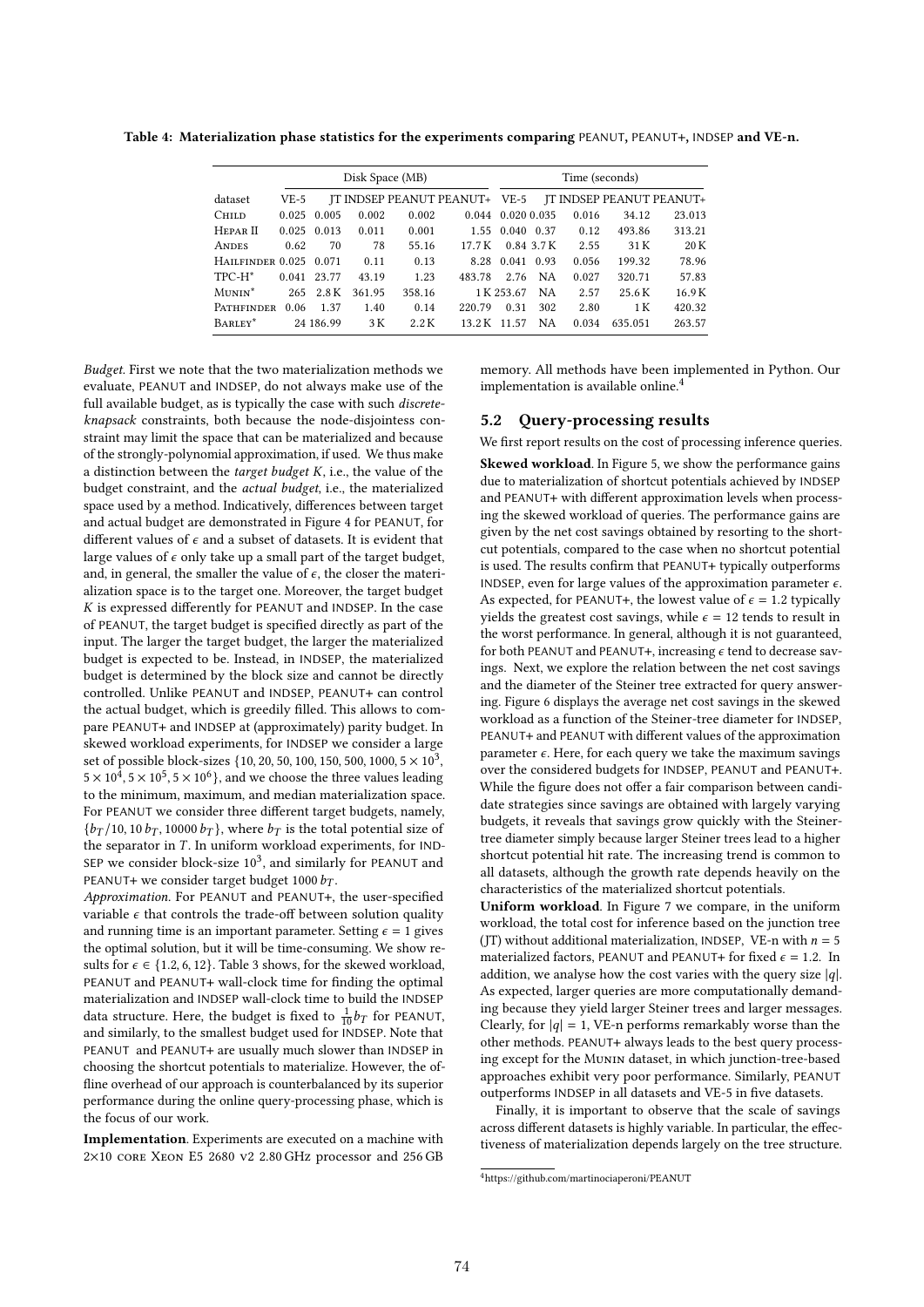

Figure 5: Distribution of cost savings percentage against materialized budget for INDSEP and PEANUT+ with different approximation levels. The average of the distribution is displayed in green. The y-axis is on a logarithmic scale.



Figure 6: Average cost savings against Steiner-tree diameter for INDSEP, PEANUT+ and PEANUT with different approximation levels. The  $y$ -axis is on a logarithmic scale.



Figure 7: The y-axis shows on logarithmic scale the value of the average query processing cost by query size |q| for different algorithms. Labels report the value of the average query processing cost aggregated over all values of  $|q|$  for each method.

As it can be confirmed with a simple regression analysis of the average cost on characteristics of the datasets, for a fixed number of cliques, the benefits of our methods are larger in sparser Bayesian networks leading to junction trees with limited treewidth. Similarly, the diameter of the junction tree appears to have a relevant positive effect on the performance of PEANUT.

### 5.3 Robustness analysis

We carry out additional experiments to explore the robustness of our system PEANUT with respect to drifts in the query workload

distribution. In particular, we explore the setting in which materialization is optimized with respect to a query workload Q and then the results are evaluated on a different query workload  $Q'$ . Both  $Q$  and  $Q'$  are of size 500. When  $Q$  is the skewed (uniform) query workload considered in our experiments,  $Q'$  consists of queries from the same skewed (uniform) workload in proportion  $\lambda$  and of queries from the uniform (skewed) workload in proportion  $1-\lambda$ , with varying  $\lambda \in [0,1]$ . The average cost of processing  $Q^{\prime}$  with and without materialization for different values of  $\lambda$  in the case that  $Q$  is the skewed and the uniform workload are shown in Figures 8 and 9, respectively. Here, PEANUT and PEANUT+ parameters are fixed to  $K = 10b_T$  and  $\epsilon = 1.2$ . The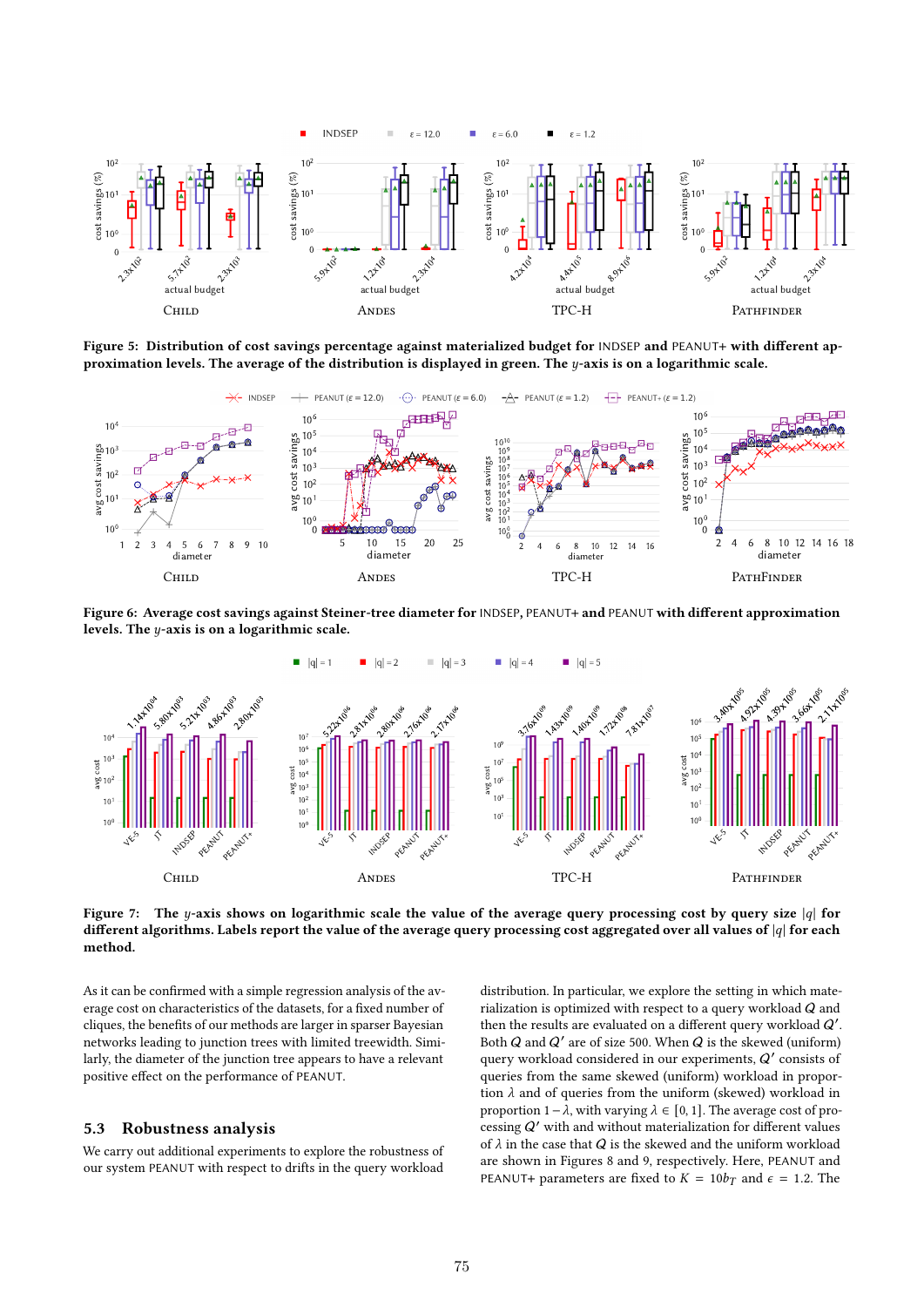



Figure 8: Average cost of processing Q' against proportion  $\lambda$  of queries from Q for the standard junction-tree algorithm (JT), PEANUT and PEANUT+. Here, Q is the skewed workload.





Figure 9: Average cost of processing Q' against proportion  $\lambda$  of queries from Q for the standard junction-tree algorithm (JT), PEANUT and PEANUT+. Here, Q is the uniform workload.

 $\cos t$  savings in  $Q'$  are generally not drastically affected by the value of  $\lambda$ . Thus, the results of this experiment highlight that PEANUT and PEANUT+ are fairly robust with respect to drifts in the query workload distribution. Note that the average cost tends to increase with the proportion of skewed queries. This is not surprising since skewed queries are more likely to correspond to Steiner trees of large diameter. This trend is observed in all datasets except for HeparII, in which, although skewed queries are as usual associated with larger Steiner tree diameters, they also favour query variables with smaller cardinality. Despite the robustness of the proposed approach, it is appropriate to recompute the materialization either periodically over time or whenever there is sufficient evidence that the query distribution has changed significantly.

# 6 CONCLUSIONS

We presented a novel technique to accelerate inference queries over Bayesian networks using the junction-tree algorithm. Our approach builds on the idea introduced by Kanagal and Deshpande [21] to materialize shortcut potentials over the junction tree. However, unlike their work, we have framed the problem of choosing shortcut potentials to precompute and materialize as a workload-aware optimization problem. In particular, we have formulated the problems of selecting a single optimal shortcut potential and an optimal set of shortcut potentials in view of

evidence provided by historical query logs. We have proven hardness results for these problems, and we have developed a method, called PEANUT, consisting of a two-level dynamic-programming framework that tackles the problems in pseudo-polynomial time. We have additionally introduced a strongly-polynomial algorithm that trades solution quality with speed, as well as PEANUT+, a simple modification of PEANUT, which ensures a better utilization of the available space budget. Extensive experimental evaluation confirms the effectiveness of our materialization methods in reducing the computational burden associated with a given query workload and the superiority with respect to previous work. Interesting avenues to explore for future work include extending our techniques to allow for node-overlapping shortcut-potential subtrees in a more principled way, or studying a similar approach for optimal materialization of intermediate computations to speed up inference based on a different, possibly approximate, algorithm, such as loopy belief propagation.

# ACKNOWLEDGMENTS

This research is supported by the Academy of Finland projects AIDA (317085) and MLDB (325117), the ERC Advanced Grant REBOUND (834862), the EC H2020 RIA project SoBigData++ (871042), and the Wallenberg AI, Autonomous Systems and Software Program (WASP) funded by the Knut and Alice Wallenberg Foundation.